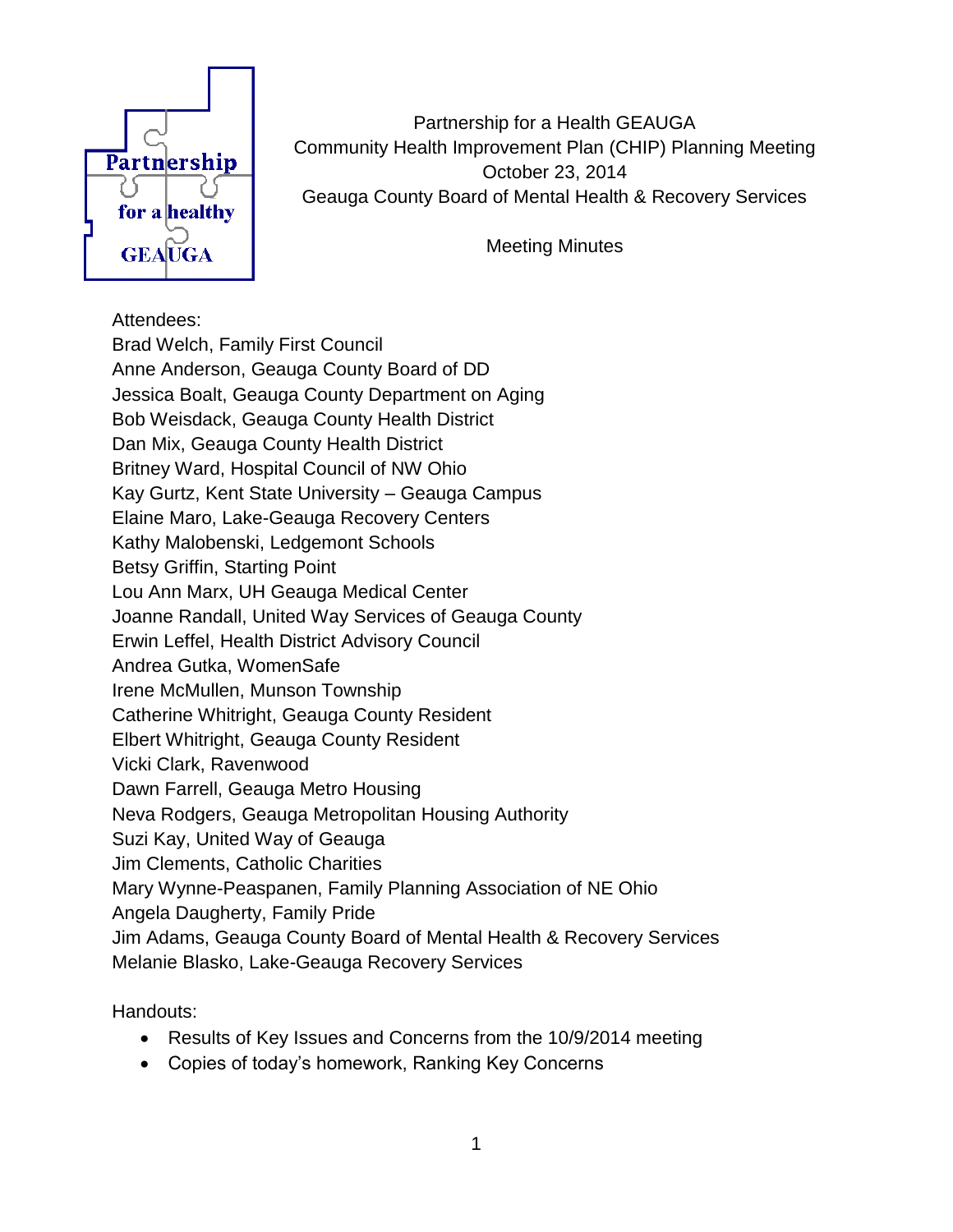## Britney Ward, Hospital Council of NW Ohio, chair, started the meeting at 10:35 AM

- 1. All members introduced themselves and their roles at their respective agencies.
- 2. Britney Ward reviewed the agenda for the next two meetings
- 3. Britney Ward reviewed the procedure for ranking the key health issues in Geauga County by magnitude, seriousness of consequences and feasibility
- 4. Each member reported their scores for the eleven (11) key health issues as follows:
	- a. Increase access to healthcare (all ages) **22.9**
	- b. Increase healthcare coverage (all ages) **21.8**
	- c. Reduce obesity (all age groups) **21.6**
	- d. Increase access and awareness of mental health issues (all ages) **23.3**
	- e. Increase awareness and treatment options for drug use (all ages) **22.6**
	- f. Reduce chronic diseases among adults **21.3**
	- g. Increase access to public transportation **19.5**
	- h. Reduce alcohol use among youth **19.9**
	- i. Reduce bullying among youth and children **22.5**
	- j. Increase community support options for autistic and special needs children and youth - **18.5**
	- k. Increase access to adult preventive health screenings **20**
- 5. Because of the very close scores, the committee agreed to combine several of the key issues and each member voted on their top two issues
	- a. Increase access and awareness of mental health issues (all ages) **18**
	- b. Increase access to healthcare (all ages) **8**
	- c. Increase awareness and treatment options for substance abuse [including all drugs, tobacco, and alcohol] (all ages) - **11**
	- d. Reduce bullying among youth and children **5**
	- e. Increase healthcare coverage (all ages) **2**
	- f. Reduce obesity (all age groups) **1**
	- g. Reduce chronic diseases among adults and Increase access to adult preventive health screenings – **2**
	- h. Increase access to public transportation **3**
	- i. Increase community support options for autistic and special needs children and youth - **1**
- 6. The group had a lengthy discussion on how many issues to address and determined to select the top three issues: